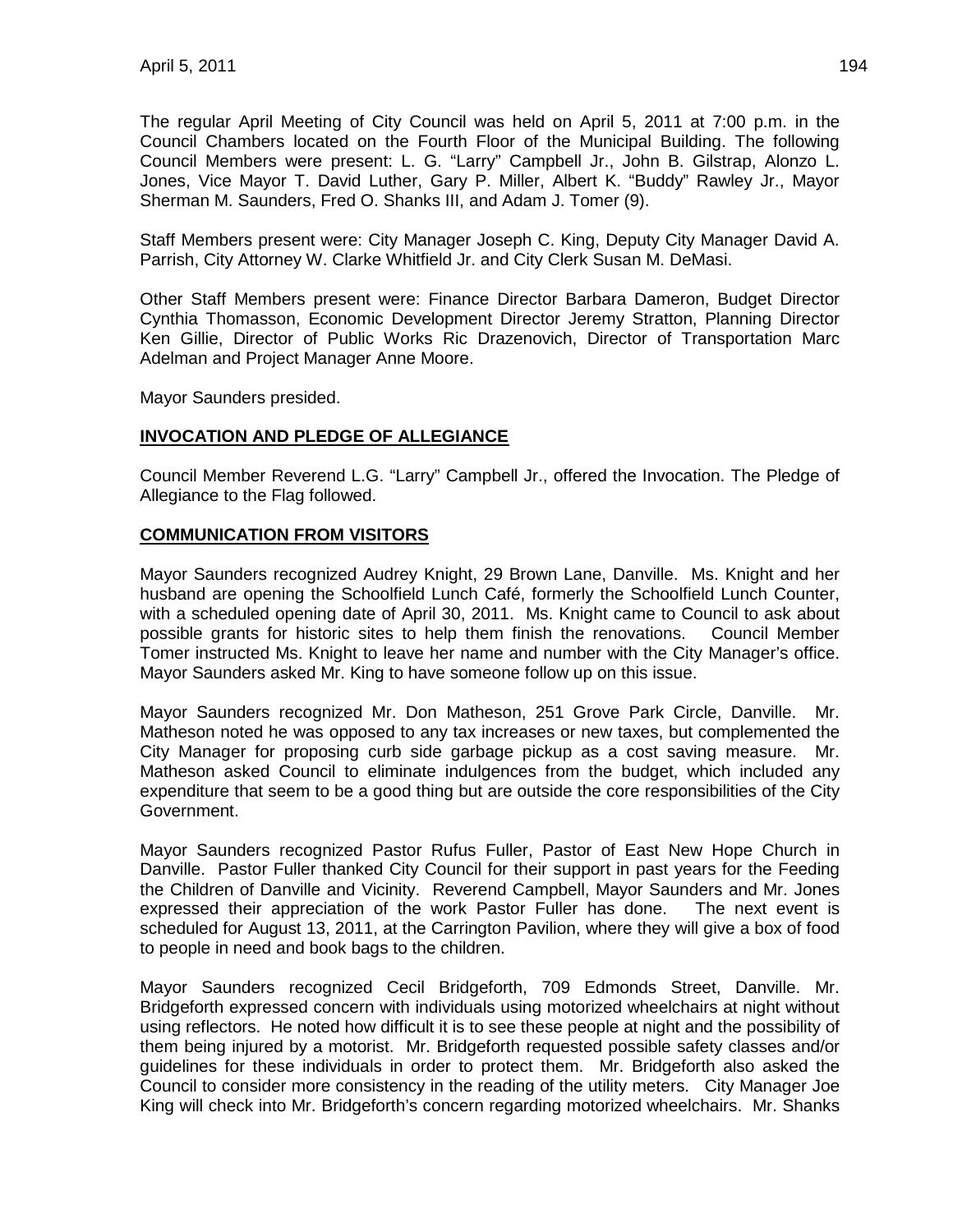asked the City Manager about the on-line meter system and Mr. King noted that with the automated system there should no longer be a variation of time between reads.

### **MINUTES**

Upon Motion by Council Member Tomer and second by Council Member Miller, Minutes of the March 15, 2011 Regular Council Meeting were approved as presented. Draft copies had been distributed prior to the Meeting.

#### **NEW BUSINESS**

## **PUBLIC HEARING – SPECIAL USE PERMIT – INTERNET CAFÉ – 3103 WEST MAIN STREET**

Mayor Saunders opened the floor for a Public Hearing to consider a request for a Special Use Permit to Operate an Internet Café within the Existing Convenience Store Located at 3103 West Main Street. Notice of the Public Hearing was published in the Danville Register and Bee on March 22 and March 29, 2011.

No one present desired to be heard and the Public Hearing was closed.

Council Member Jones **moved** adoption of a Resolution entitled:

## **RESOLUTION NO. 2011-04.01**

A RESOLUTION DENYING A SPECIAL USE PERMIT TO ALLOW INDOOR COMMERCIAL RECREATION IN ACCORDANCE WITH ARTICLE 3M, SECTION C, ITEM 4 OF CHAPTER 41 OF THE CODE OF THE CITY OF DANVILLE, VIRGINIA, 1986, AS AMENDED AT 3103 WEST MAIN STREET.

The Motion was **seconded** by Council Member Tomer.

Mr. Luther asked the Planning Commission if there were any more Internet Café requests coming before City Council. Planning Director Ken Gillie noted they did not have any more on file and that Legislation had recently been signed that bans them from Virginia; they do not anticipate receiving any additional requests. Council members questioned the City Attorney regarding the effects of the State Legislation on internet cafés and requests for them in Danville.

The Resolution was carried by the following vote:

| VOTE: | 9-0.                                       |
|-------|--------------------------------------------|
| AYE:  | Campbell, Gilstrap, Jones, Luther, Miller, |
|       | Rawley, Saunders, Shanks and Tomer (9)     |
| NAY:  | None $(0)$                                 |

## **CONSIDERATION – REQUEST TO VDOT FOR REVENUE SHARING PROGRAM FUNDS**

Council member Campbell **moved** adoption of a Resolution entitled:

#### **RESOLUTION NO. 2011-04.02**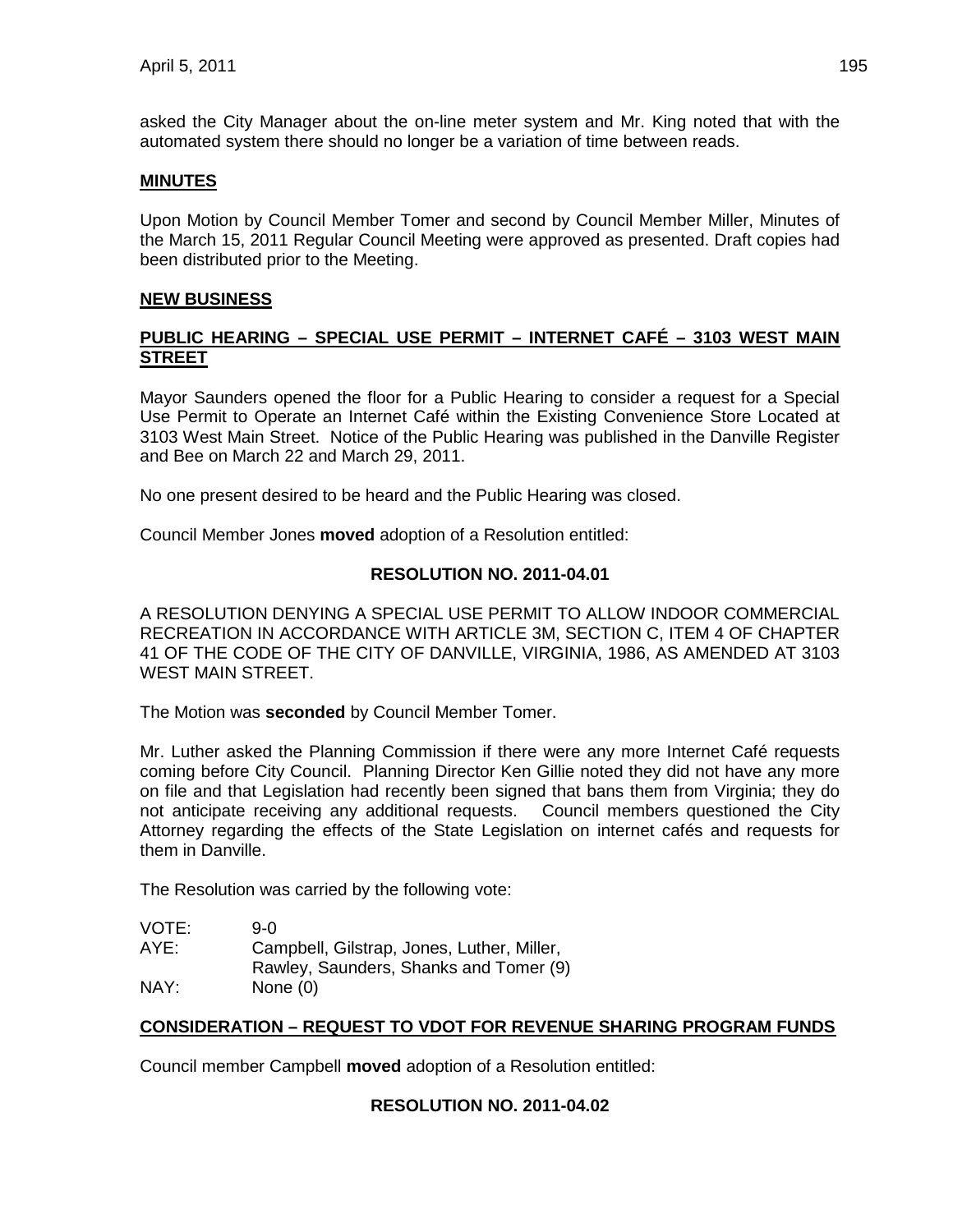A RESOLUTION APPROVING A REQUEST TO THE VIRGINIA DEPARTMENT OF TRANSPORTATION TO ALLOCATE REVENUE SHARING PROGRAM FUNDS FOR VARIOUS STREET MAINTENANCE AND HIGHWAY IMPROVEMENT PROJECTS.

The Motion was **seconded** by Council Member Rawley:

Mayor Saunders questioned Mr. King about a traffic light on Wendall Scott Drive. Director of Public Works, Ric Drazenovich explained that it would take two years of funding to complete the Locust Lane extension and the signalization, and this is more than the VDOT revenue sharing funds available. Mr. King indicated there were insufficient warrants to justify putting a signal at that location. Mr. Shanks questioned Mr. Drazenovich regarding the proposed projects.

The Resolution was carried by the following vote:

| VOTE: | 7-2                                        |
|-------|--------------------------------------------|
| AYE:  | Campbell, Gilstrap, Jones, Luther, Miller, |
|       | Rawley, Saunders, (7)                      |
| NAY:  | Shanks, Tomer (2)                          |

### **CONSIDERATION – DANVILLE URBANIZED AREA METROPOLITAN PLANNING ORGANIZATION – APPLY FOR FEDERAL TRANSIT PLANNING FUNDS**

Council Member Shanks **moved** adoption of a Resolution entitled:

## **RESOLUTION NO. 2011-04.03**

RESOLUTION REQUESTING THE DANVILLE URBANIZED AREA METROPOLITAN PLANNING ORGANIZATION TO APPLY FOR FEDERAL TRANSIT ADMINISTRATION SECTION 5303 TRANSPORTATION PLANNING FUNDS.

The Motion was **seconded** by Mr. Rawley and carried by the following vote:

| VOTE: | 9-0.                                       |
|-------|--------------------------------------------|
| AYE:  | Campbell, Gilstrap, Jones, Luther, Miller, |
|       | Rawley, Saunders, Shanks and Tomer (9)     |
| NAY:  | None $(0)$                                 |

## **CONSIDERATION - CHANGE OF MEETING LOCATION – APRIL 19, 2011 MEETING**

Council Member Miller **moved** adoption of a Resolution entitled:

## **RESOLUTION NO. 2011-04.04**

RESOLUTION CHANGING THE MEETING LOCATION OF THE REGULAR MEETING OF THE CITY COUNCIL SCHEDULED FOR TUESDAY, APRIL 19, 2011, NORMALLY HELD IN THE 4TH FLOOR COUNCIL CHAMBERS OF THE MUNICIPAL BUILDING TO WOODROW WILSON ELEMENTARY SCHOOL.

The Motion was **seconded** by Council Member Jones.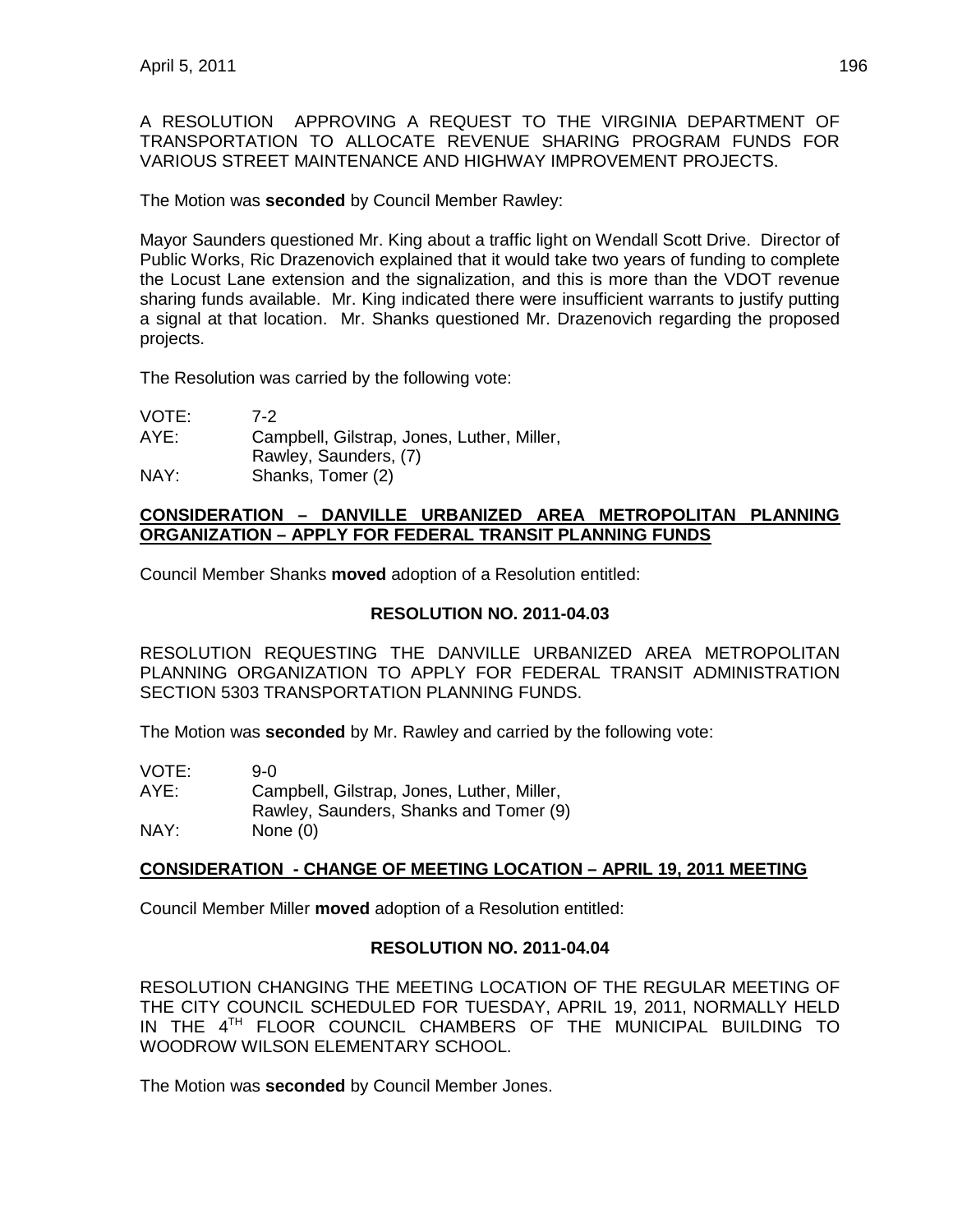City Manager Joe King noted that the April  $19<sup>th</sup>$  meeting will not be broadcast live that night, but the meeting will be taped and broadcast on a schedule after the meeting. Mr. Tomer noted that some citizens were concerned that the meeting will not be shown live. Mr. King noted the meeting should be broadcast either Wednesday or Thursday.

The Resolution was carried by the following vote:

| VOTE: | 9-0                                        |
|-------|--------------------------------------------|
| AYE:  | Campbell, Gilstrap, Jones, Luther, Miller, |
|       | Rawley, Saunders, Shanks and Tomer (9)     |
| NAY:  | None $(0)$                                 |

## **COMMUNICATIONS**

City Manager Joe King noted that they are trying to keep the agenda light for the April 19<sup>th</sup> meeting in order to provide more opportunity for public comment and hope those in the neighborhood and elsewhere will come to Woodrow Wilson School on April 19, 2011. Mr. King also noted that the proposed 2012 Budget was presented to City Council last week and released to the public on Thursday. Copies of the Budget have been delivered to the library and the branch library, and there is extensive information on the website Danville-va.gov. Mr. King noted they are welcoming all kinds of input from the public. Dr. Miller noted that he has been contacted by several citizens regarding a series of home break-ins in the Surrey Hill neighborhood. Mr. King responded that the Danville police are doing their best with that situation.

No communications from City Attorney or City Clerk.

# **ROLL CALL**

Council Members Shanks, Campbell, Miller and Luther thanked all the citizens who have communicated their concerns regarding the proposed budget and encouraged the citizens of Danville to continue to let council members know how they feel.

Mr. Shanks congratulated Danville Utilities for their recent first place finish in safety rankings with no lost time due to work injuries. Mr. Shanks also noted a great opportunity at the Regional Center for Advanced Training, the Manufacturing Technician Career Studies Certificate Program to prepare technicians for the types of jobs that the City is recruiting.

Council Member Campbell reminded the citizens about the upcoming Rugby Tournament.

Council Member Jones congratulated those who participated in the first issue of *Emerge* magazine. Mr. Jones noted his participation in the Emergency Preparedness presentation at the Institute that Sheriff Mike Mondul had put together, it was a great training event.

Vice Mayor Luther discussed an informal meeting he attended with school board members, school staff, City administration and the Mayor to discuss the relationship between the School Board and City Council, that was very productive.

Council Member Miller noted his concern about recent headlines in the local papers and their statements regarding council member's opinions of the budget. Dr. Miller also noted the cover of *Emerge* magazine featuring Ms. Ruby Archie.